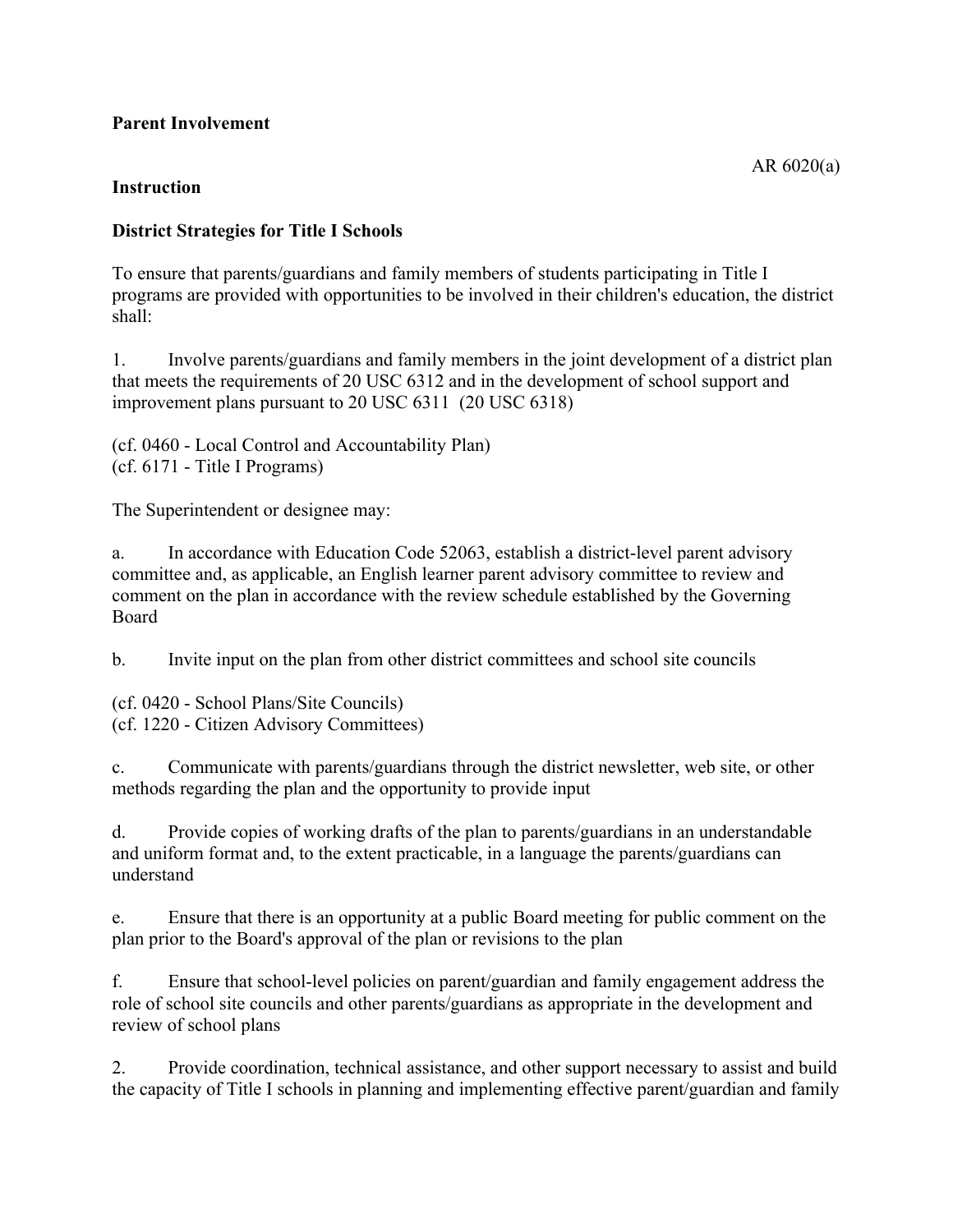engagement activities to improve student academic achievement and school performance, which may include meaningful consultation with employers, business leaders, and philanthropic organizations or individuals with expertise in effectively engaging parents/guardians and family members in education (20 USC 6318)

(cf. 1700 - Relations Between Private Industry and the Schools)

The Superintendent or designee shall: (20 USC 6318)

a. Assist parents/guardians in understanding such topics as the challenging state academic content standards and academic achievement standards, state and local academic assessments, the requirements of Title I, and how to monitor a child's progress and work with educators to improve the achievement of their children

(cf. 6011 - Academic Standards) (cf. 6162.5 - Student Assessment) (cf. 6162.51 - State Academic Achievement Tests)

b. Provide parents/guardians with materials and training, such as literacy training and using technology (including education about the harms of copyright piracy), as appropriate, to help them work with their children to improve their children's achievement

c. With the assistance of parents/guardians, educate teachers, specialized instructional support personnel, principals and other school leaders, and other staff, in the value and utility of parent/guardian contributions and in how to reach out to, communicate with, and work with parents/guardians as equal partners, implement and coordinate parent/guardian programs, and build ties between parents/guardians and the schools

(cf. 4131 - Staff Development) (cf. 4231 - Staff Development) (cf. 4331 - Staff Development)

d. To the extent feasible and appropriate, coordinate and integrate parent/guardian involvement programs and activities with other federal, state, and local programs, including public preschool programs, and conduct other activities, such as parent resource centers, that encourage and support parents/guardians in fully participating in their children's education

e. Ensure that information related to school and parent/guardian programs, meetings, and other activities is sent to the parents/guardians of participating students in a format and, to the extent practicable, in a language the parents/guardians can understand

f. Provide other such reasonable support for parent/guardian involvement activities as parents/guardians may request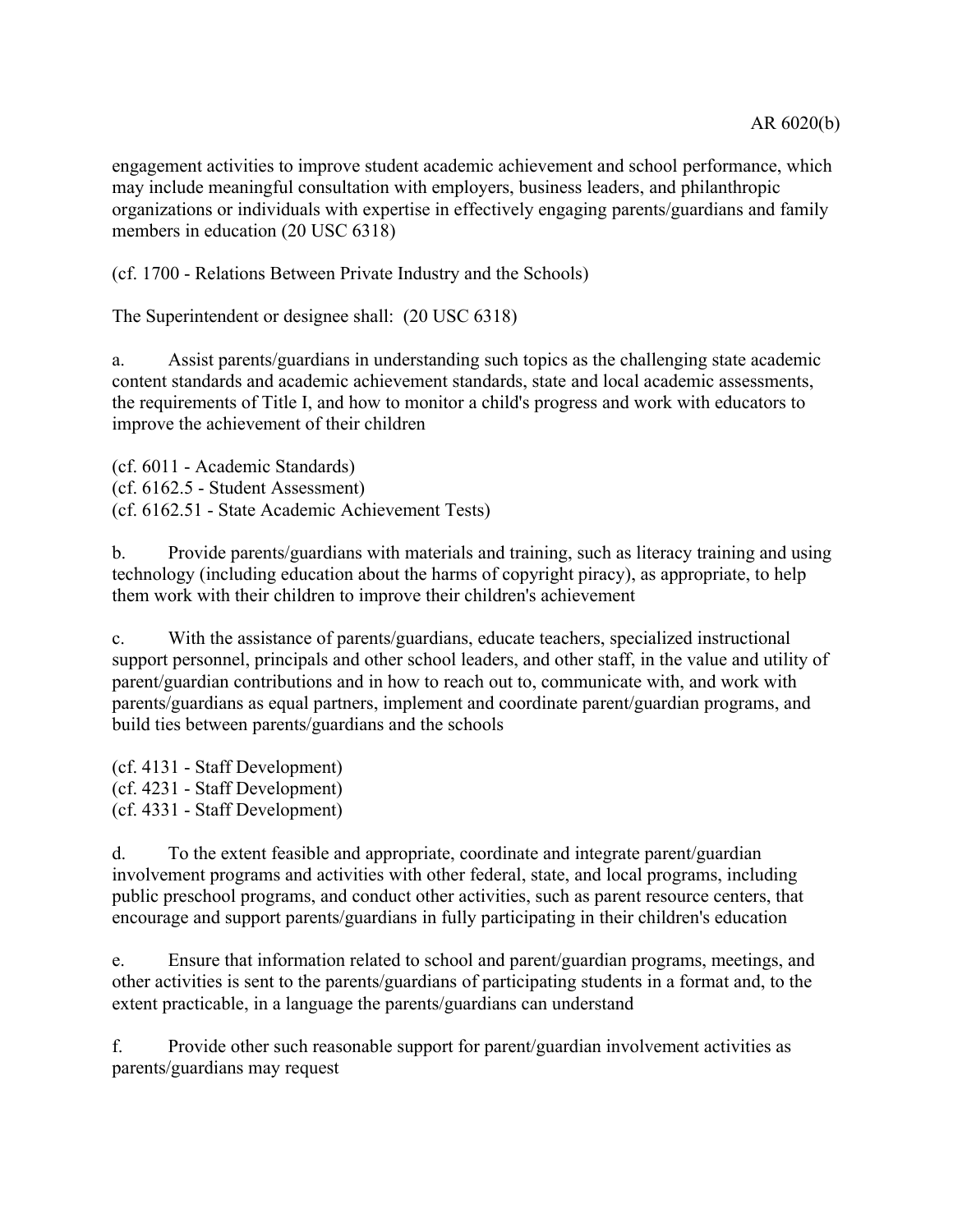g. Inform parents/guardians and parent organizations of the existence and purpose of parent information and resource centers in the state that provide training, information, and support to parents/guardians of participating students

3. To the extent feasible and appropriate, coordinate and integrate Title I parent/guardian and family engagement strategies with parent/guardian and family engagement strategies of other relevant federal, state, and local programs and ensure consistency with federal, state, and local laws (20 USC 6318)

## **School-Level Policies for Title I Schools**

At each school receiving Title I funds, a written policy on parent/guardian and family engagement shall be developed jointly with the parents/guardians and family members of participating students. Such policy shall describe the means by which the school will: (20 USC 6318)

1. Convene an annual meeting, at a convenient time, to which all parents/guardians of participating students shall be invited and encouraged to attend, in order to inform parents/guardians of their school's participation in Title I and to explain Title I requirements and the right of parents/guardians to be involved

2. Offer a flexible number of meetings, such as meetings in the morning or evening, for which related transportation, child care, and/or home visits may be provided as such services relate to parent/guardian involvement

3. Involve parents/guardians in an organized, ongoing, and timely way in the planning, review, and improvement of Title I programs, including the planning, review, and improvement of the school's parent/guardian and family engagement policy and, if applicable, the joint development of the plan for schoolwide programs pursuant to 20 USC 6314

The school may use an existing process for involving parents/guardians in the joint planning and design of the school's programs provided that the process includes adequate representation of parents/guardians of participating students.

4. Provide the parents/guardians of participating students all of the following:

a. Timely information about Title I programs

b. A description and explanation of the school's curriculum, forms of academic assessment used to measure student progress, and the achievement levels of the challenging state academic standards

(cf. 5121 - Grades/Evaluation of Student Achievement)

(cf. 5123 - Promotion/Acceleration/Retention)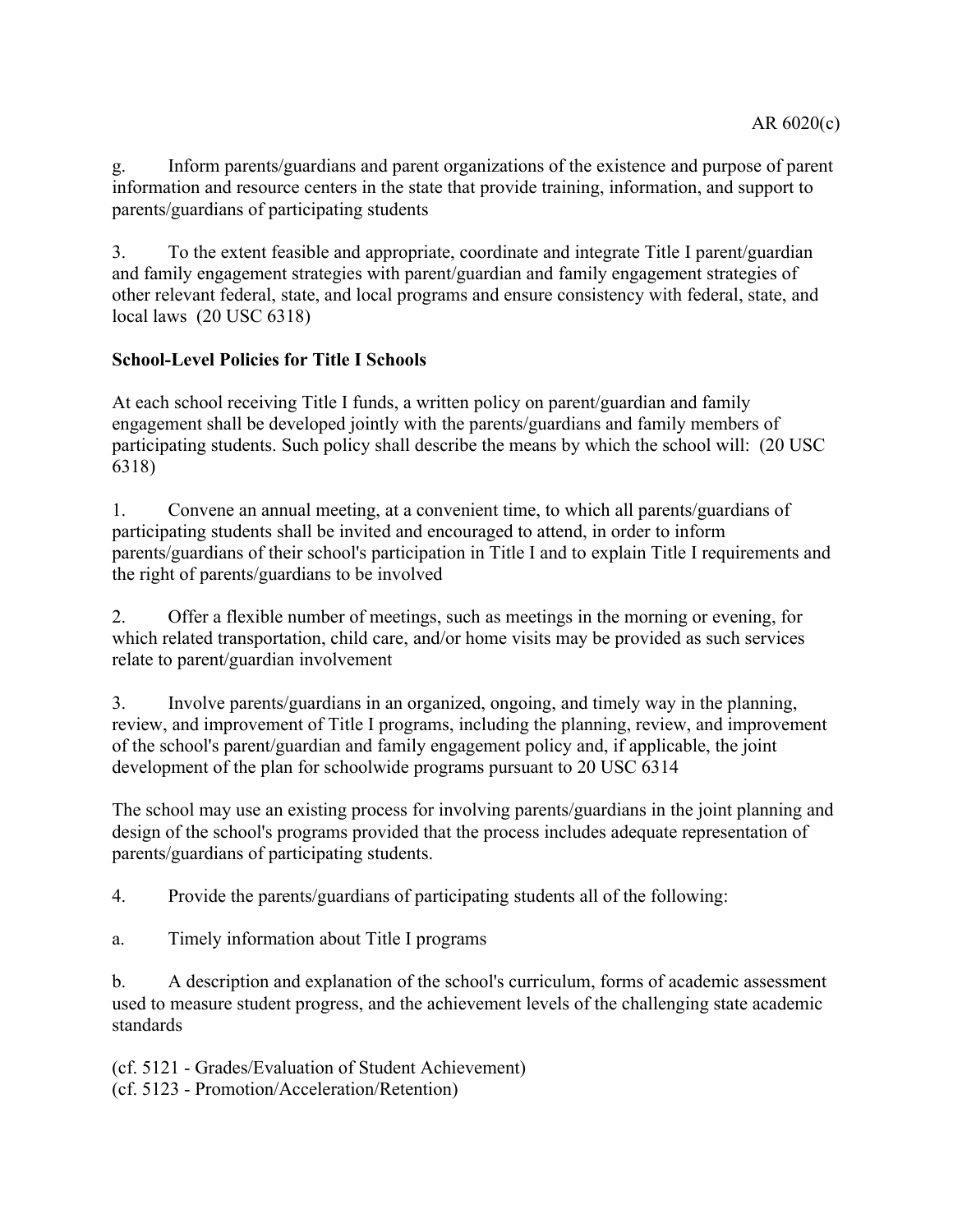c. If requested by parents/guardians, opportunities for regular meetings to formulate suggestions and to participate, as appropriate, in decisions related to their children's education, and, as soon as practicably possible, responses to the suggestions of parents/guardians

5. If the schoolwide program plan is not satisfactory to the parents/guardians of participating students, submit any parent/guardian comments when the school makes the plan available to the district

6. Jointly develop with the parents/guardians of participating students a school-parent compact that outlines how parents/guardians, the entire school staff, and students will share responsibility for improved student academic achievement and the means by which the school and parents/guardians will build a partnership to help students achieve state standards

This compact shall address:

a. The school's responsibility to provide high-quality curriculum and instruction in a supportive and effective learning environment that enables participating students to achieve the state's challenging academic achievement standards

b. Ways in which parents/guardians will be responsible for supporting their children's learning, volunteering in the classroom, and participating, as appropriate, in decisions related to their children's education and the positive use of extracurricular time

(cf. 1240 - Volunteer Assistance)

(cf. 5020 - Parent Rights and Responsibilities)

(cf. 5113 - Absences and Excuses)

(cf. 6145 - Extracurricular/Cocurricular Activities)

(cf. 6154 - Homework/Makeup Work)

c. The importance of communication between teachers and parents/guardians on an ongoing basis through, at a minimum:

(1) Parent-teacher conferences in elementary schools, at least annually, during which the compact shall be discussed as it relates to the student's achievement

(2) Frequent reports to parents/guardians on their children's progress

(3) Reasonable access to staff, opportunities to volunteer and participate in their child's classroom, and observation of classroom activities

(4) Regular two-way, meaningful communication between family members and school staff, and, to the extent practicable, in a language that family members can understand